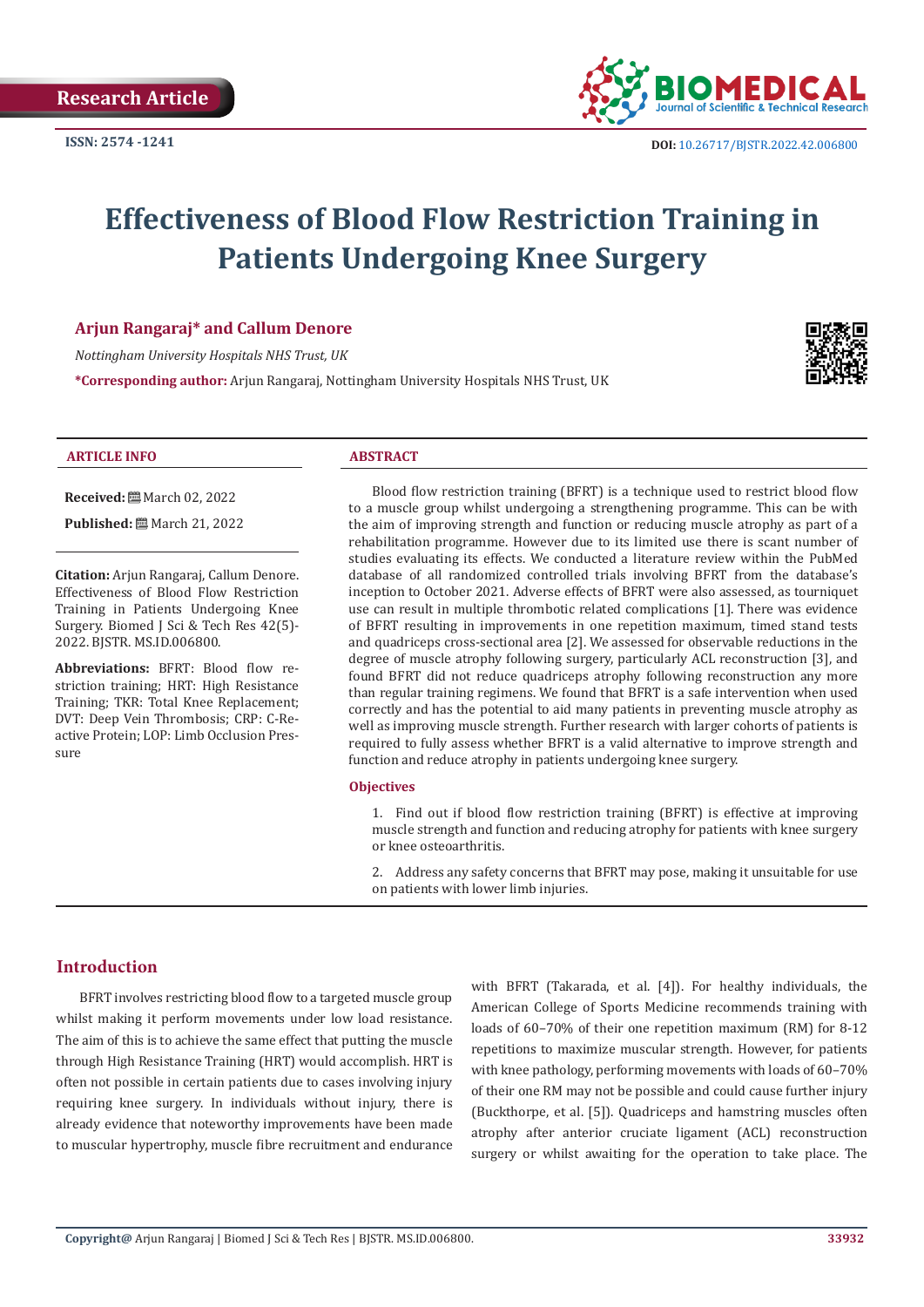intention of using BFRT with patients is to reduce the level of atrophy and weakness in muscles before and after surgery (Ferraz, et al. [2,5]). Despite successful ACL reconstruction surgery, many patients still suffer from poor function due to quadriceps muscle weakness. The impairment of the quadriceps muscle will often last for several months post-reconstruction. Loss of muscle and strength can lead to chronic asymmetry if not corrected. Chronic asymmetry, in turn, can lead to an increased risk of re-injury and early-onset osteoarthritis (DePhillipo, et al. [1]).

BFRT has been shown to build local muscle endurance superiorly in normal blood flow exercise. The reason for this is thought to be due to increased vascular function and muscle oxygenation. There is evidence that it reduces muscle atrophy for patients who had ACL reconstruction (Iversen, et al. [3]). However, there is also evidence suggesting that there is no effect (Harper, et al. [6]). In severe osteoarthritis, Total Knee Replacement (TKR) is the preferred option as it limits pain and aims to maintain the function of the lower limb. However, many TKR patients suffer from a long-term reduction in quadriceps strength and an overall substandard outcome thought to be related to the insufficient recovery of function. This issue is suggested to be correlated to preoperative muscle strength and function. As patients about to have TKR have osteoarthritis or other knee pathology that prevent heavy resistance training, BFRT is once again recommended as a suitable alternative. Trials are in progress but are yet to be completed for the effectiveness of BFRT eight weeks prior to TKR (Jorgensen, et al. [7]). There is difficulty creating a definitive strategy on how to use BFRT before or after knee surgery because of the lack of consistency and standardization in protocols. There is variation concerning the length of BFR treatment:

- **1.** The difference in when treatment is commenced after surgery.
- **2.** The frequency and length of BFRT used once started; and
- **3.** The changeable occlusion pressures and cuff widths [1]. There do not seem to be safety concerns in using BFRT after knee surgery and no increased risk of Deep Vein Thrombosis (DVT) has been reported. However, it could cause an unintentional increase in muscular pain and could prolong post-surgical swelling [1]. This literature review intends to give the reader an insight into the effectiveness of BFRT for surgical patients with knee pathology. This study will discuss several papers and relate whether the evidence suggests that BFRT can be used more widely in to aid knee surgery rehabilitation.

# **Methods**

## **Search Design**

Studies were chosen following a comprehensive search of the PubMed database by two independent researchers. The database

was filtered to highlight studies that included the following in their title or abstract: 'blood flow restriction', 'KAATSU' or 'blood flow occlusion'. To further narrow the search criteria and suit the objectives, search filters for 'rehabilitation', 'lower limb', 'upper limb', 'injury' or 'recovery' were included with an 'AND' function. The database was searched from its inception until  $1<sup>st</sup>$  October 2021. The studies selected for further discussion were 'randomized controlled trials' only. Literature reviews were also assessed as a means to search for more trials to be used for comparison.

#### **Design Rationale**

'Randomized controlled trials' were solely chosen for their ability to provide clear, objective outcomes, which, when pooled together, would provide data from which to draw significant conclusions. No time limit was placed on the trials used as, after consideration, each of the content was still deemed relevant to the objectives of the review. Specific focus on recovery and rehabilitation in the context of Orthopaedic patients was necessary for the review to have actionable outcomes. Blood flow restriction training was trialed in hypertrophy exercises and there was an increase in performance in numerous studies; however, comparing studies of this nature and those with a focus on rehabilitation was deemed not viable. Initially, one of the primary goals of the review was to observe for differences in the benefits of blood flow restriction training between the upper and lower limbs. Following a review of the available literature, there were an insufficient number of studies concerning the upper limb, in the context of rehab for surgical interventions, to allow for direct comparison.

#### **Inclusion and Exclusion Criteria**

After a review of the available literature, the following conditions were proposed for the study to be considered suitable:

- **1.** Randomized controlled trial or technical note.
- **2.** Primary focus on blood flow restriction training.
- **3.** A patient group comprising individuals using BFRT as a form of rehabilitation or recovery following injury or surgery; and
- **4.** Sole focus on lower limb and concentration on studies about surgical conditions, such as ACL reconstruction and TKR. From these criteria, nine studies were selected.

#### **Limitations of the Methodology Used**

Only the PubMed database was used to search for studies. Limiting to the above-mentioned search criteria also restricted the number of studies available, hence reducing the significance of the review's findings. The authors recognized this but deemed that it was more important to keep the aims of the review concise and coherent. Two researchers compiled a list of trials independently.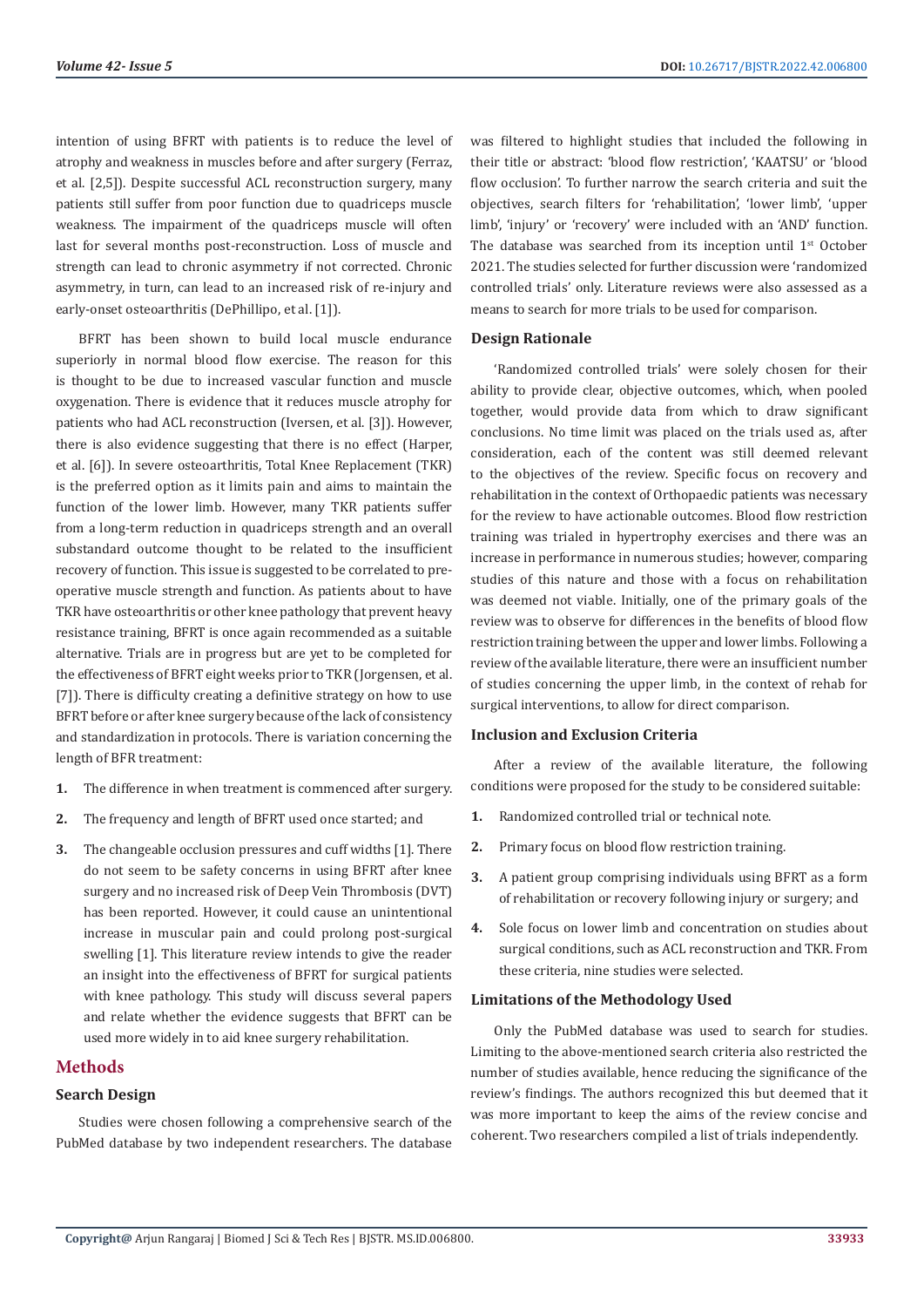# **Studies Reviewed**

# **Safety**

DePhillipo, et al. [1] technical note written in 2018 outlines the application technique for blood flow restriction (BFR), safety considerations and post-operative rehabilitation protocols regarding BFRT [1]. BFR causes venous occlusion and reduces the arterial blood supply to the muscle, which produces an anaerobic environment due to decreased oxygen supply. This can occur even with low resistance exercises, which is the reason why BFR should be effective. The anaerobic environment induces cell signalling and hormonal changes that cause protein synthesis, proliferation of myogenic satellite cells and activation and mobilisation of type II muscle fibres, thus promoting muscle hypertrophy. The goal is to use BFRT to achieve similar increases in muscle hypertrophy obtained by traditional strength training programmes, all whilst causing less pain during and after training, as well as reducing loading on the joints [1].

Indications to use BFRT on patients after knee surgery include

- **1.** Patients who have a protected weight-bearing status; they can bear weight as tolerated. However, gait aids are mandatory at all times until further follow-up.
- **2.** Muscular inhibition
- **3.** Muscle atrophy prevention from lack of use in patients with significant post-operative pain
- **4.** Restoring muscular strength to its pre-surgery or -injury level [1].

There are also several risks when it comes to BFR; the most apparent one is the use of the tourniquets. Thus, all patients should be checked for risk factors and contraindications prior to tourniquet use. Some of the factors that place patients at risk include but are not limited to obesity, diabetes, circulatory system issues, arterial calcification, sickle cell anaemia, renal compromise and severe hypertension. Possible contraindications include but are not limited to venous thromboembolism, medications with elevated clotting risk, peripheral vascular disease, sickle cell anaemia, lymphadenectomy and cancers [1]. Some of the potential complications of tourniquet use are skin injury, nerve injury, arterial injury, pain, temperature changes, prolonged post-operative swelling and ischaemia. The factors causing these complications are

- **1.** Extended use of the tourniquet without a break.
- **2.** The high pressure and narrow width of a cuff.

**3.** The high-pressure gradients under the tourniquet. The risk of these complications can be reduced by noting the minimum pressure required to produce limb occlusion for each patient and recommending the use of pressure in BFRT for that patient. Modern pneumatic tourniquets allow patients to personalize the pressure required for occlusion. With the use of third-generation pneumatic tourniquets, there is only a 0.04% to 0.08% chance of complications, making them much safer. It has also been proven that lower pressures are needed when using a wider cuff to produce circulatory occlusion according to the Crenshaw et al. study [1]. Moreover, Estebe et al. claimed that a wider cuff is preferred as it causes less pain than a narrow cuff when occlusion is necessary [1]. The possibility of DVT occurring is a concern often mentioned with tourniquet use. However, it has been shown that pneumatic tourniquet use does not seem to be an independent risk factor. The studies by Madarame, et al. [8] and Clark, et al. [9] which were conducted using BFRT, do not show concerning changes to thrombus formation markers such as fibrinogen, D-dimer, C-Reactive Protein (CRP) or tissue plasminogen activator [8,9]. Additionally, the action of deflating the tourniquet appears to stimulate antithrombolytic factors. Both resistance exercise and acute periods of tourniquet use result in stimulation to the fibrinolytic system [1].

BFR has several protocols for use after surgery. This includes using a tourniquet cuff and a tourniquet system connected to a hose assembly to inflate the cuff. The cuff port connector should be on the lateral side of the limb when used to prevent hose entanglement and unnecessary added pressure on the superficial nerves. The system should be checked for defects that could impair function and should be tested to ensure that it is operational. Underneath the cuff, a protective sleeve should be placed on the skin to prevent skin or soft tissue damage. Additionally, the equipment should be examined to check that the system is clean before use. The cuff should be positioned around the most proximal portion of the upper thigh; if it is extremely close to the knee there is an increased risk of nerve compression and injury. Ideally, total Limb Occlusion Pressure (LOP) should be automatically calculated using a third-generation pneumatic tourniquet with a built-in Doppler ultrasound. The patient should lie in the supine position and remain as still as possible. It is recommended that 80% of total LOP is used during BFRT [1]. Post-operative protocols for BFRT to reduce muscle atrophy or improve muscle strength are shown in Table 1.

The 'prevent muscle atrophy protocol' should be followed in post-operative patients who are non-weight-bearing or have weight-bearing limits, while the 'improve muscle strength protocol' should be used in post-operative patients who can bear full weight. Whilst muscle strength refers to the patient's ability to overcome resistance, muscle power is the ability to overcome resistance in the shortest amount of time [1]. For patients trying to prevent muscle atrophy, only bodyweight exercises with minimal or no resistance can be performed. The exercises involved could be terminal knee extensions, quadriceps sets or stationary bike use. Bodyweight closed kinetic chain exercises can be used in patients who are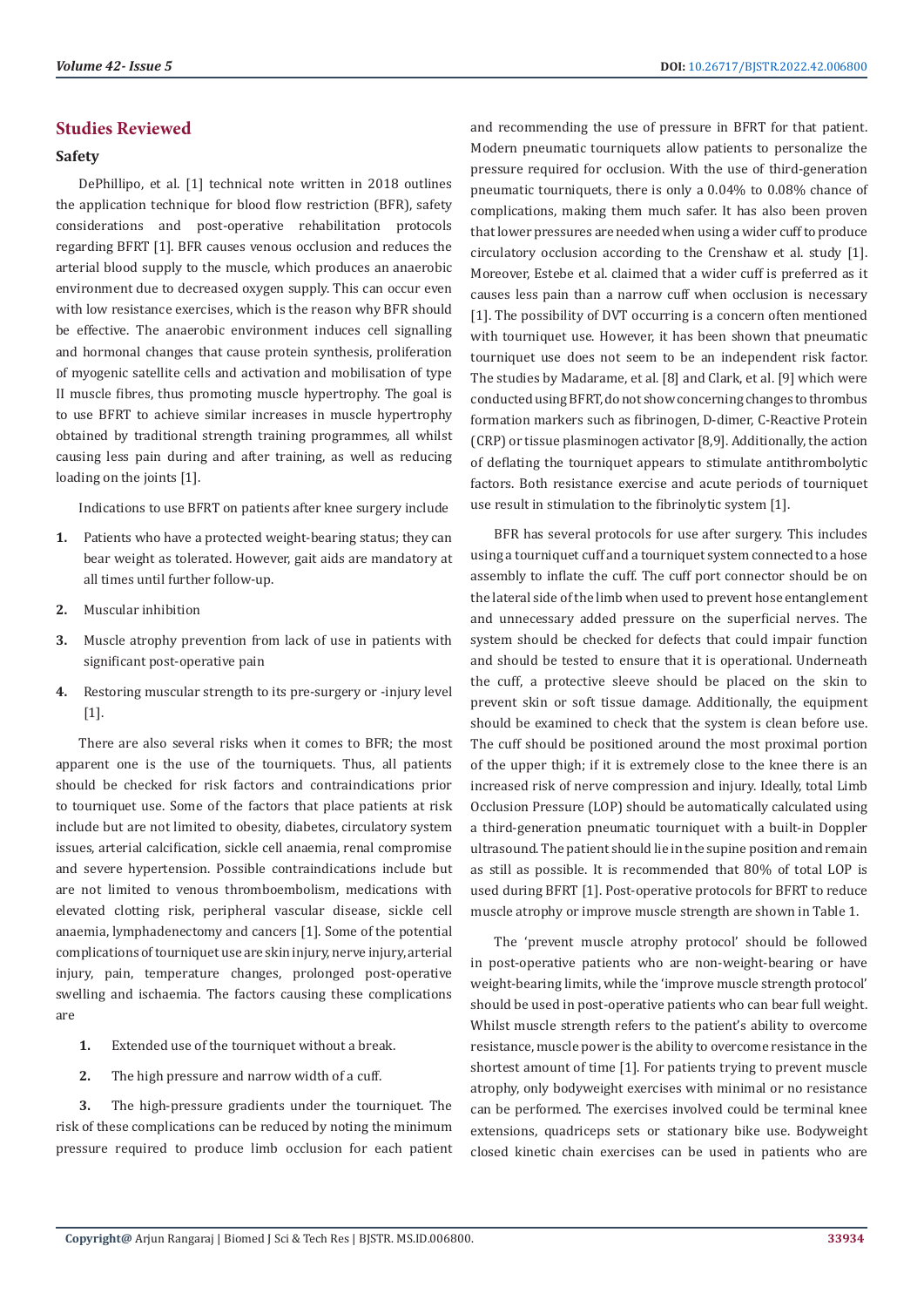ambulating with full weight. A 2-second concentric contraction followed by a 2-second eccentric contraction should be the target for each repetition. If the individual is struggling to perform the number of required repetitions per set or to finish the total number of sets, then the rest period can be increased as necessary. The goal of this protocol is to perform a high number of repetitions using a light load with short rest periods to produce a metabolic response. The use of low load strength training aims to minimise tissue damage and allows for the same muscle groups to be trained for multiple days in a row. Once appropriate and the patient can weight bear, they can progress and commence on the 'improve

muscle strength protocol [1]. For patients trying to improve muscle strength and fully weight-bearing post-operatively, exercises with low resistance, i.e. a load of 30% or less than their 1-RM, should be performed. Ideally, muscle groups should be alternated if BFRT is carried out daily; for example, targeting quadriceps one day and then hamstrings the next. A few of the included exercises are leg presses, deadlifts and lunges. Longer rest times are observed compared to the 'prevent muscle atrophy protocol' as can be seen in Table 1. After patients have gained enough muscle strength, they can progress to develop muscle power, at which point they can stop using BFRT [1].

**Table 1:** Post-operative protocols for BFRT to prevent muscle atrophy or improve muscle strength.

| Aim/Protocol               | <b>Frequency</b>       | <b>Duration</b> | <b>Pressure</b>                     | Intensity                                              | <b>Rest period</b>                                               | <b>Volume</b>                                                                                      | <b>Exercise progression</b>                                                          |
|----------------------------|------------------------|-----------------|-------------------------------------|--------------------------------------------------------|------------------------------------------------------------------|----------------------------------------------------------------------------------------------------|--------------------------------------------------------------------------------------|
| Prevent muscle<br>atrophy  | $3-6$ days<br>per week | 6-12 weeks      | 80% of total<br>personalized<br>LOP | Bodyweight<br>exercises Possibly<br>minimal resistance | Keeping the cuff<br>inflated to have<br>15-30 seconds<br>of rest | $1st$ set: 30<br>repetitions $2nd$ .<br>$3^{\text{rd}}$ and $4^{\text{th}}$ set: 15<br>repetitions | When treatment<br>focus shifts to muscle<br>strength, start<br>resistance exercises. |
| Improve muscle<br>strength | $3-6$ days<br>per week | 6-12 weeks      | 80% of total<br>personalized<br>LOP | Less than 30% of<br>patients 1-RM                      | Keeping the cuff<br>inflated to have<br>30-45 seconds<br>of rest | $1st$ set: 30<br>repetitions $2nd$ ,<br>$3^{\text{rd}}$ and $4^{\text{th}}$ set: 15<br>repetitions | When treatment focus<br>shifts to muscle power,<br>cease BFRT.                       |

# **Total Knee Replacement**

There is another multi-center, randomized, controlled, assessor-blinded study proposed but not yet completed for patients who have osteoarthritis who are awaiting TKR. The study aims to determine if pre-operative low-load BFRT can improve muscle strength, functional capacity and self-reported outcomes after TKR. Additionally, it will analyse whether pre-operative BFRT can prevent muscle atrophy three months after TKR surgery. Hopefully, this study will shed light on whether BFRT is a viable recovery option for patients after TKR [7].

# **Anterior Cruciate Ligament Reconstruction**

BFRT, as part of a wider rehabilitation programme following ACL reconstruction, has been trialed on multiple occasions (Erik Iversen, et al. [3,5,10,11]). Poor rehabilitation following ACL injury has been linked to an increased risk of knee osteoarthritis, re-injury and loss of function compared to pre-injury levels. BFRT has been noted as beneficial in aiding recovery, especially as patients may find increased pain in heavy load-bearing exercises; thus, reduced load and increased resistance due to BFRT can support strength recovery. This, in turn, drastically reduces the incidence of postoperative patellofemoral pain syndrome [11], as patients are able to perform rehabilitative exercises without needing to perform load bearing, pain-inducing movements (Giles, et al. [11]). A study performed in 2016 [3] observed the effects of occlusion stimulus on quadricep atrophy after ACL reconstruction. From the second day post-surgery, a group of patients received an occlusion stimulus,

i.e., BFRT, for five minutes, followed by removal of the occlusion stimulus for three minutes. This was repeated five times, twice daily. The study observed changes in the cross-sectional quadricep area on MRI, which showed a significant reduction in size in both the group performing BFRT and the control group (13.8% and 13.1%, respectively). This study suggests that intermittent BFRT does not reduce atrophy following ACL reconstruction. However, this study only observed the effects of BFRT 16 days after surgery. The study also acknowledged that its findings are in contrast to that of several other similar studies1 and remarked that its findings may be due to a lower training intensity than that of other studies, with the optimum load under blood flow restriction being approximately 10% of maximal strength (Takashi, et al. [12]).

As opposed to a reduction of atrophy, a study completed in 2018 [13] aimed to assess the role of BFRT in preserving quadricep muscle endurance. In this case, exercise sessions were performed over the eight days prior to surgery. Twenty subjects were assigned into groups that either performed BFR knee-extension or non-BFR knee extension. Measurements of maximal isometric contraction, time of submaximal isometric contraction and the surface area of the vastus medialis muscle were taken at four- and twelve-weeks post-surgery. Maximal isometric contraction strength was shown to be concurrently decreased in both groups at the four- and twelveweek stage, with no significant difference between either group. The length of time a patient was able to sustain a submaximal contraction was significantly shorter in the control group after four weeks, as opposed to the BFR group, which did not decrease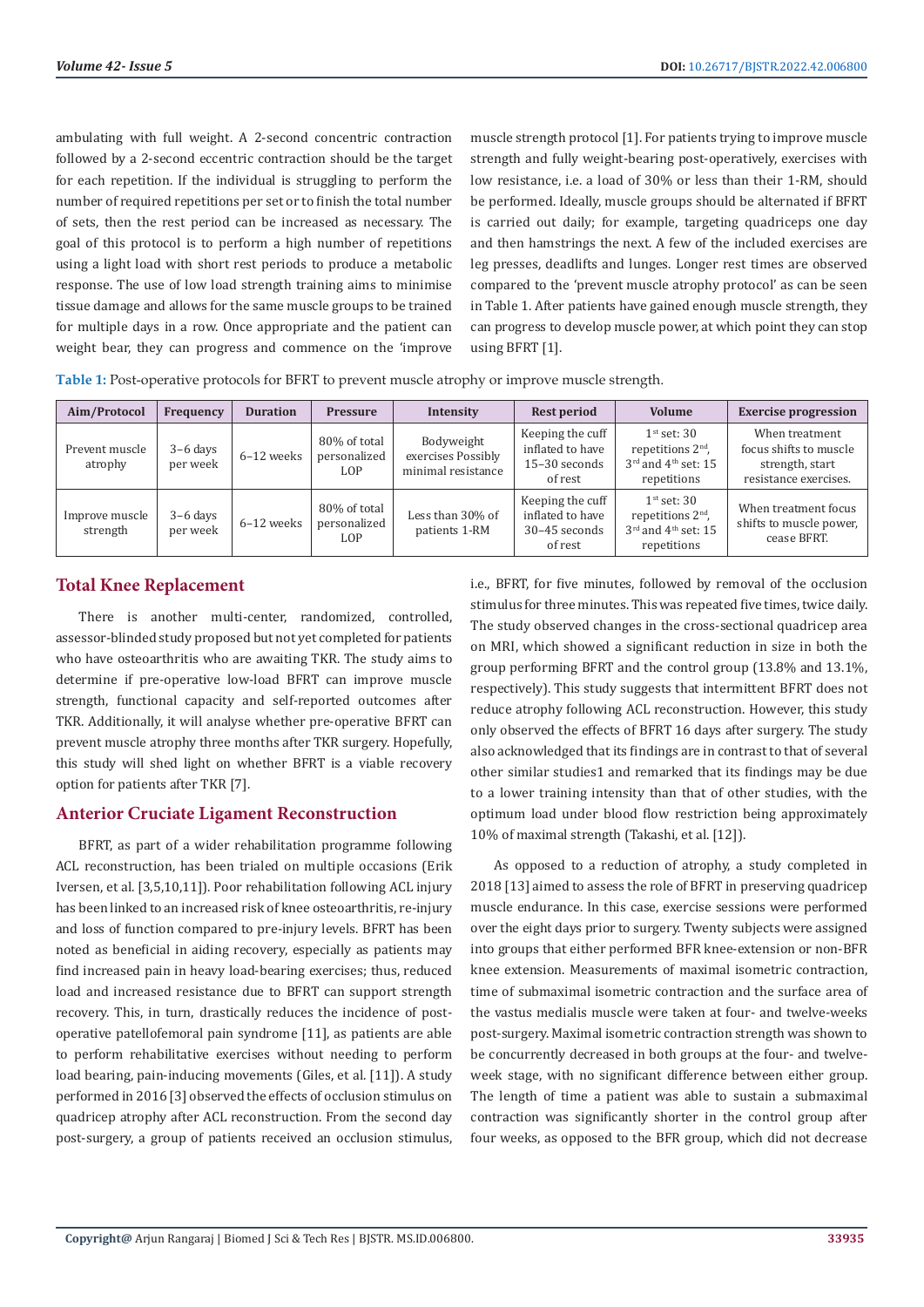significantly from the pre-operative values. At 12 weeks postsurgery, both groups' average submaximal contraction time had returned to their baseline values. This study also looked at the effect of BFRT on post-operative post-exercise muscle blood flow, demonstrating a 50% increase in muscle blood flow in the BFR group and a 30% decrease in the non-BFR group. This suggests that preconditioning with BFRT improved microvascular function even after surgery, whilst those who preconditioned without BFRT had a marked deterioration in function post-operatively.

Restoring quadricep function after ACL reconstruction is important as if function remains poor the risk of re-injury and knee osteoarthritis is markedly increased2. This is demonstrated by findings that show a three times greater risk of subsequent knee injury in those with a limb symmetry index of less than 90%, i.e., one limb that is much stronger than the other (Grindem, et al. [14]). It often takes at least six months to retain knee extensor muscle

strength, which in itself is often only a mid-rehabilitation marker as functional strength and movement quality are yet to be restored. Interventions that have the potential to reduce this period of time would be vastly appreciated by patients. The length of time an individual would be susceptible to re-injury would also be shorter. As seen in the graph above (Figure 1), the optimum approach to training after ACL surgery involves a period of hypertrophic training between weeks eight and twelve, with a submaximal endurance period from weeks four to eight. The initial four weeks comprise a period of immediate post-operative recovery, wherein heavy loads are not recommended due to ongoing tissue repair and joint instability. The study [13] advised that, in patients whose recovery has been slowed by ongoing pain on resisted knee extension, BFRT can be a useful tool to develop muscle strength, and could be used sparingly, especially during the hypertrophic portion of a periodized strength training programme.



**Figure 1:** General outline of a resistance training programme after ACL reconstructive surgery.

# **Discussion**

More evidence is required to conclude whether BFRT is a suitable option to help those undergoing TKR7 but as there appear to be positive results for those with osteoarthritis [2,6] and patients having ACL surgery [3,13], we estimate that further studies will be successful. Restoring quadricep function after ACL reconstruction is important as if function remains poor the risk of re-injury and knee osteoarthritis is markedly increased [2]. The rehabilitation programmed that are widely used have differing structures; the number that have trailed BFRT is small but early results have been promising. There is currently a lack of discernible evidence

regarding whether BFRT is more beneficial pre- or post-operatively. The two primary studies analysed [3,13] show some positive results when BFRT was undertaken prior to surgery; however, no difference in maximal isometric strength in either group was noted and there was no reduction in atrophy in either the BFRT or non-BFRT groups taking part in rehabilitation that started post-surgery. The overall efficacy of BFRT with a specific emphasis on rehabilitation after ACL reconstruction still requires further examination. There are not yet a sufficient number of studies to analyses the long-term effects of BFRT on reduction of re-injury and subsequent muscle atrophy compared to other potential risks posed by BFRT, such as increased risk of future osteoarthritis. Its use as an adjunct to other,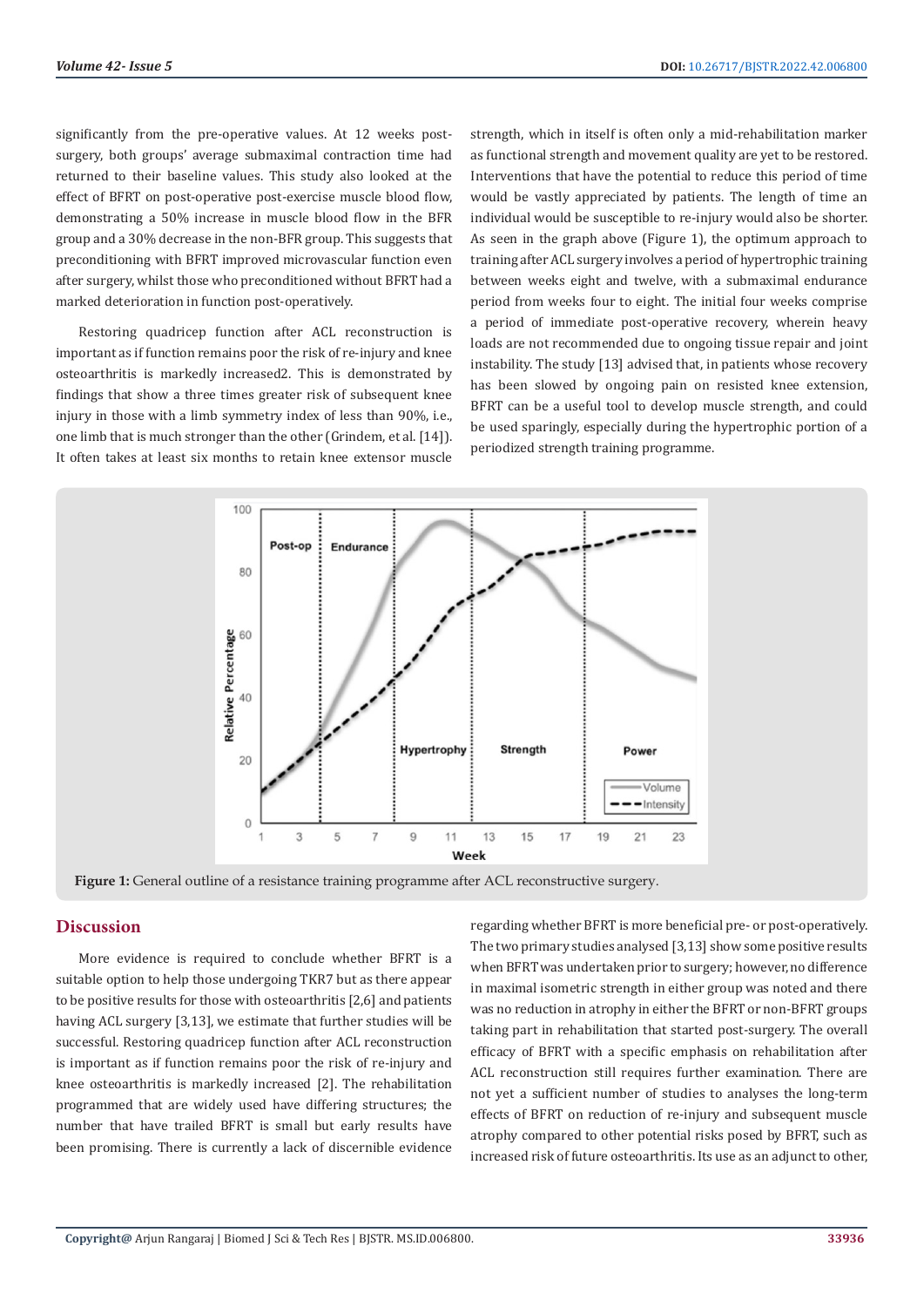more conventional forms of post-reconstruction therapy has been suggested [5] but thus far the evidence supporting this is largely anecdotal. Although most of the studies have attempted blinding, it should be mentioned that participant blinding is not feasible due to it being obvious to the patient when they receive BFRT [2,3,6,13]. The efficacy of using BFR post-knee surgery and for osteoarthritis is uncertain as there is a scarcity of studies and the application of BFR often differs, for example, in regard to limb occlusion pressures, the timing of the initiation of BFR, the frequency of exercise and the angle at which certain exercises are performed with BFR. In the studies mentioned above, the training methods and use of BFR varied, making it difficult to directly compare the effectiveness of BFR.

Our recommendation would be to apply BFRT using the postoperative protocols (knee surgery) listed earlier in this paper. Furthermore, it is essential to consider the safety of the patient, taking into account preferential use of a wide, modern pneumatic tourniquet with contoured tourniquet cuffs. We also propose that all patients should be screened for risks and contraindications to tourniquet/BFRT use [1]. Additionally, clinicians may not understand the protocols to follow for BFRT to have the most positive effect on post-operative complications. If BFRT is to be used more widely, there should be education of clinicians and those helping to facilitate it [1]. On top of this, there should be education that BFRT can aid in the prevention of blood clots by activating fibrinolytic proteins and antithrombolytic factors, as there may be misconceptions that it increases the risk of DVT [1]. We believe that the advantages of being able to reduce muscle atrophy and improve muscle strength following knee surgery using only low-resistance exercises outweigh the risks of using BFR, especially as many of the risks associated with BFR can be reduced with the recommended tourniquet equipment and proper application of the devices [1]. However, disadvantages, such as the potential to cause prolonged post-operative swelling or the expense of buying equipment and paying any trained personnel required to facilitate BFR, should be considered before starting patients on these training programmes4.

# **Conclusion**

BFRT is a safe intervention when used correctly and has the potential to aid many patients in preventing muscle atrophy as well as improving muscle strength for patients who have knee injury, or knee-related weakness and atrophy, commonly after surgery. The disadvantages are that it may cause prolonged swelling post-operatively, and it is expensive to have a third-generation tourniquet. Trained personnel may often be required to aid the patient in using BFRT equipment. Using standardized training programmed with similar methods for acquiring occlusion would allow for direct comparison of studies against each other and help to identify whether BFRT is truly an intervention that will produce positive results. Further research with larger cohorts of patients

is required to fully assess whether BFRT is a valid alternative to improve strength and function and reduce atrophy in patients with a variety of lower limb conditions. If further evidence supports, the findings found in this paper then BFRT should be used more widely in practice for lower limb conditions requiring surgery.

# **References**

- 1. [Nicholas N DePhillipo, Mitchell I Kennedy, Zachary S Aman, Andrew](https://pubmed.ncbi.nlm.nih.gov/30377584/) [S Bernhardson, Luke O'Brien, et al. \(2018\) Blood Flow Restriction](https://pubmed.ncbi.nlm.nih.gov/30377584/) [Therapy After Knee Surgery: Indications, Safety Considerations, and](https://pubmed.ncbi.nlm.nih.gov/30377584/) [Postoperative Protocol. Arthrosc Tech 7\(10\): e1037-e1043.](https://pubmed.ncbi.nlm.nih.gov/30377584/)
- 2. [Ferraz, Rodrigo Branco, Gualano Bruno, Rodrigues Reynaldo, Kurimori](https://pubmed.ncbi.nlm.nih.gov/29266093/) [Ceci Obara, Fuller Ricardo, et al. \(2018\) Benefits of Resistance Training](https://pubmed.ncbi.nlm.nih.gov/29266093/) [with Blood Flow Restriction in Knee Osteoarthritis. Medicine & Science](https://pubmed.ncbi.nlm.nih.gov/29266093/) [in Sports & Exercise 50\(5\): 897-905.](https://pubmed.ncbi.nlm.nih.gov/29266093/)
- 3. Erik Iversen, Vibeke Rø[stad, Arne Larmob \(2016\) Intermittent blood](https://pubmed.ncbi.nlm.nih.gov/30356481/) [flow restriction does not reduce atrophy following anterior cruciate](https://pubmed.ncbi.nlm.nih.gov/30356481/) [ligament reconstruction. J Sport Health Sci 5\(1\): 115-118.](https://pubmed.ncbi.nlm.nih.gov/30356481/)
- 4. [Takarada Y, Takazawa H, Sato Y, Takebayashi S, Tanaka Y, et al. \(2000\)](https://pubmed.ncbi.nlm.nih.gov/10846023/) [Effects of resistance exercise combined with moderate vascular](https://pubmed.ncbi.nlm.nih.gov/10846023/) [occlusion on muscular function in humans. J Appl Physiol 88\(6\): 2097-](https://pubmed.ncbi.nlm.nih.gov/10846023/) [2106.](https://pubmed.ncbi.nlm.nih.gov/10846023/)
- 5. [Matthew Buckthorpe, Giovanni La Rosa, Francesco Della Villa \(2019\)](https://pubmed.ncbi.nlm.nih.gov/30746302/) [Restoring Knee Extensor Strength After Anterior Cruciate Ligament](https://pubmed.ncbi.nlm.nih.gov/30746302/) [Reconstruction: A Clinical Commentary. Int J Sports Phys Ther 14\(1\):](https://pubmed.ncbi.nlm.nih.gov/30746302/) [159-172.](https://pubmed.ncbi.nlm.nih.gov/30746302/)
- 6. [Sara A Harper, Lisa M Roberts, Andrew S Layne, Byron C Jaeger, Anna](https://pubmed.ncbi.nlm.nih.gov/30795545/) [K Gardner, et al. \(2019\) Blood-Flow Restriction Resistance Exercise for](https://pubmed.ncbi.nlm.nih.gov/30795545/) [Older Adults with Knee Osteoarthritis: A Pilot Randomized Clinical Trial.](https://pubmed.ncbi.nlm.nih.gov/30795545/) [J Clin Med 8\(2\): 265.](https://pubmed.ncbi.nlm.nih.gov/30795545/)
- 7. Stian Langgård Jø[rgensen, Marie Bagger Bohn, Per Aagaard,Inger](https://pubmed.ncbi.nlm.nih.gov/33004382/) [Mechlenburg \(2020\) Efficacy of low-load blood flow restricted](https://pubmed.ncbi.nlm.nih.gov/33004382/) [resistance EXercise in patients with Knee osteoarthritis scheduled for](https://pubmed.ncbi.nlm.nih.gov/33004382/) [total knee replacement \(EXKnee\): protocol for a multicentre randomised](https://pubmed.ncbi.nlm.nih.gov/33004382/) [controlled trial. BMJ Open 10\(10\): e034376.](https://pubmed.ncbi.nlm.nih.gov/33004382/)
- 8. [Madarame H, Sasaki K, Ishii N \(2010\) Endocrine responses to upper and](https://pubmed.ncbi.nlm.nih.gov/20511128/) [lower limb resistance exercises with blood flow restriction. Acta Physiol](https://pubmed.ncbi.nlm.nih.gov/20511128/) [Hung 97\(2\): 192-200.](https://pubmed.ncbi.nlm.nih.gov/20511128/)
- 9. [BC Clark, TM Manini, RL Hoffman, PS Williams, MK Guiler, et al. \(2011\)](https://pubmed.ncbi.nlm.nih.gov/21917016/) [Relative safety of 4 weeks of blood flow-restricted resistance exercise in](https://pubmed.ncbi.nlm.nih.gov/21917016/) [young, healthy adults. Scand J Med Sci Sports Actions 21\(5\): 653-662.](https://pubmed.ncbi.nlm.nih.gov/21917016/)
- 10. [Haruyasu Ohta, Hisashi Kurosawa, Hiroshi Ikeda, Yoshiyuki Iwase,](https://www.researchgate.net/publication/10857059_Low-load_resistance_muscular_training_with_moderate_restriction_of_blood_flow_after_anterior_cruciate_ligament_reconstruction) [Naohiro Satou, et al. \(2003\) Low-load resistance muscular training](https://www.researchgate.net/publication/10857059_Low-load_resistance_muscular_training_with_moderate_restriction_of_blood_flow_after_anterior_cruciate_ligament_reconstruction) [with moderate restriction of blood flow after anterior cruciate ligament](https://www.researchgate.net/publication/10857059_Low-load_resistance_muscular_training_with_moderate_restriction_of_blood_flow_after_anterior_cruciate_ligament_reconstruction) [reconstruction 74\(1\): 62-68.](https://www.researchgate.net/publication/10857059_Low-load_resistance_muscular_training_with_moderate_restriction_of_blood_flow_after_anterior_cruciate_ligament_reconstruction)
- 11. [Lachlan Giles, Kate E Webster, Jodie McClelland, Jill L Cook \(2017\)](https://pubmed.ncbi.nlm.nih.gov/28500081/) [Quadriceps strengthening with and without blood flow restriction in the](https://pubmed.ncbi.nlm.nih.gov/28500081/) [treatment of patellofemoral pain: a double-blind randomised trial. Br J](https://pubmed.ncbi.nlm.nih.gov/28500081/) [Sports Med 51\(23\): 1688-1694.](https://pubmed.ncbi.nlm.nih.gov/28500081/)
- 12. [Takashi Abe, Jeremy P Loenneke, Christopher A Fahs, Lindy M Rossow,](https://pubmed.ncbi.nlm.nih.gov/22681600/) [Robert S Thiebaud, et al. \(2012\) Exercise intensity and muscle](https://pubmed.ncbi.nlm.nih.gov/22681600/) [hypertrophy in blood flow-restricted limbs and non-restricted muscles:](https://pubmed.ncbi.nlm.nih.gov/22681600/) [a brief review. Clin Physiol Funct Imaging 32\(4\): 247-252.](https://pubmed.ncbi.nlm.nih.gov/22681600/)
- 13. Tina Žargi, Matej Drobnič, Klemen Straž[ar, Alan Kacin \(2018\) Short–](https://pubmed.ncbi.nlm.nih.gov/30197599/) [Term Preconditioning With Blood Flow Restricted Exercise Preserves](https://pubmed.ncbi.nlm.nih.gov/30197599/) [Quadriceps Muscle Endurance in Patients After Anterior Cruciate](https://pubmed.ncbi.nlm.nih.gov/30197599/) [Ligament Reconstruction. Front Physiol 9: 1150.](https://pubmed.ncbi.nlm.nih.gov/30197599/)
- 14. [Hege Grindem, Lynn Snyder-Mackler, H](https://pubmed.ncbi.nlm.nih.gov/27162233/)åvard Moksnes, Lars Engebretsen, [May Arna Risberg \(2016\) Simple Decision Rules Reduce Reinjury Risk](https://pubmed.ncbi.nlm.nih.gov/27162233/) [After Anterior Cruciate Ligament Reconstruction The Delaware-Oslo Acl](https://pubmed.ncbi.nlm.nih.gov/27162233/) [Cohort Study. Br J Sports Med 50\(13\): 804-808.](https://pubmed.ncbi.nlm.nih.gov/27162233/)